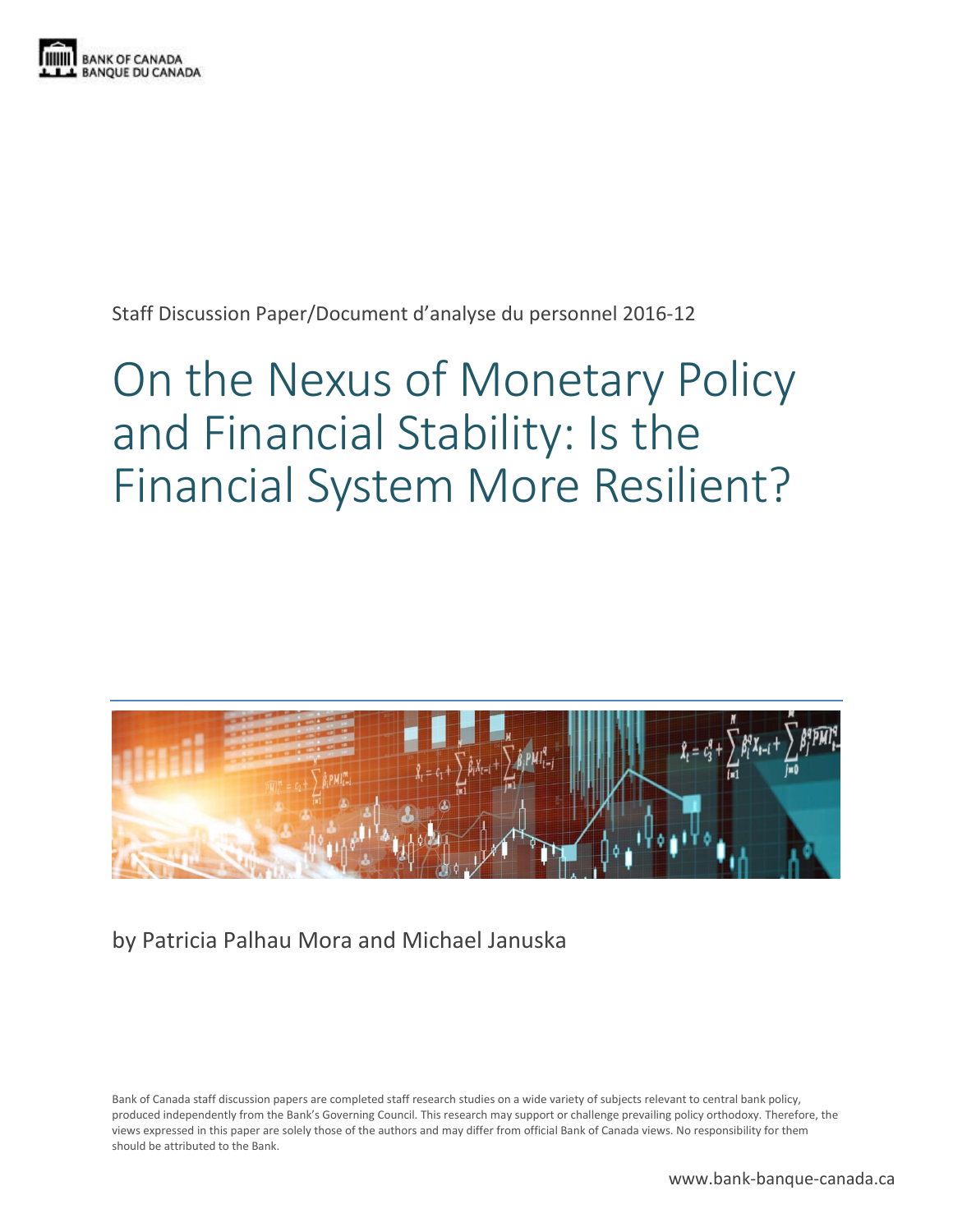Bank of Canada Staff Discussion Paper 2016-12

May 2016

# **On the Nexus of Monetary Policy and Financial Stability: Is the Financial System More Resilient?**

**by**

### **Patricia Palhau Mora<sup>1</sup> and Michael Januska<sup>2</sup>**

Financial Stability Department Bank of Canada Ottawa, Ontario, Canada K1A 0G9 <sup>1</sup>ppalhaumora@bankofcanada.ca <sup>2</sup>mjanuska@bankofcanada.ca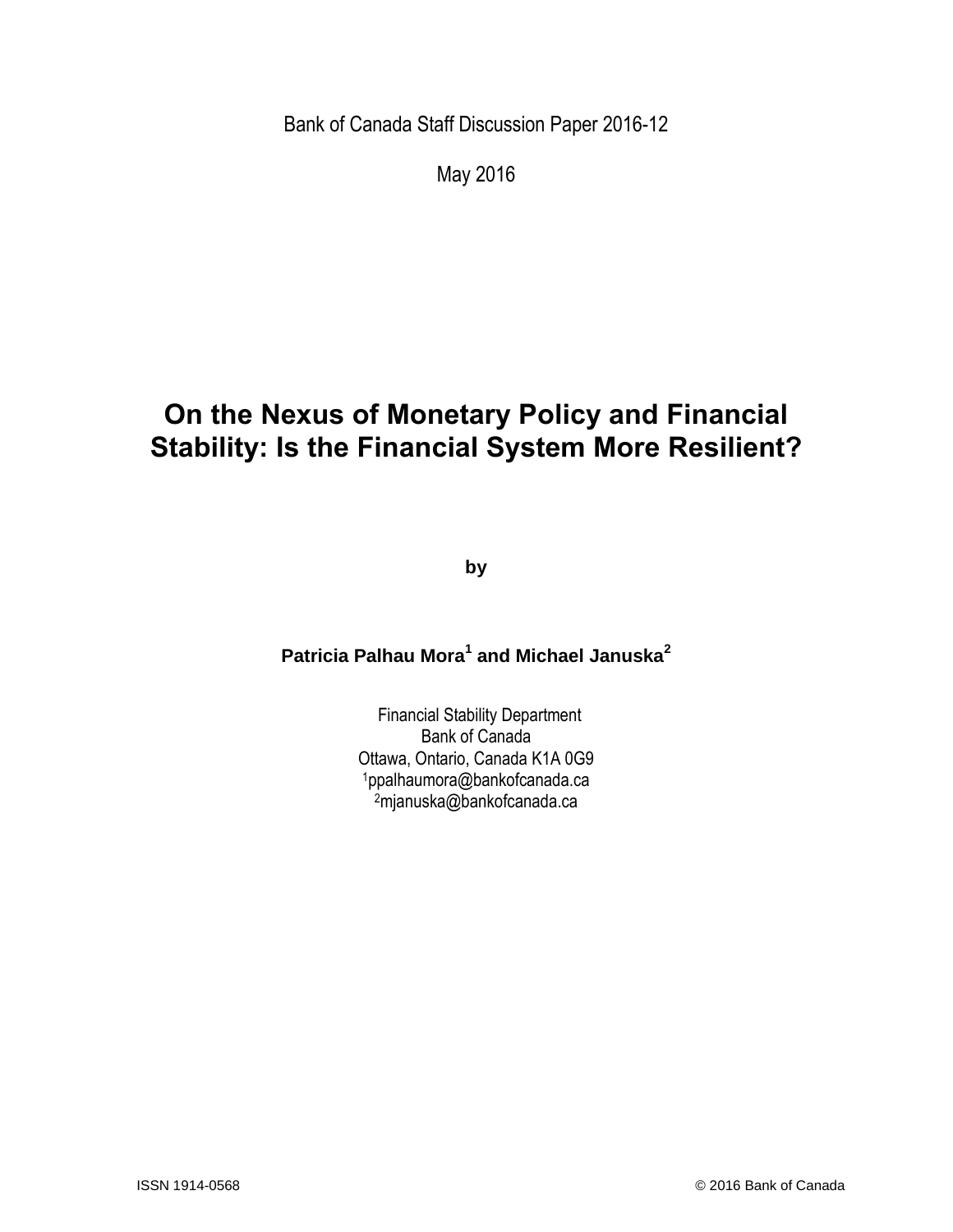#### **Abstract**

Monetary policy and financial stability are closely intertwined, and the resilience of the financial system carries weight in this relationship. This paper explores whether the financial system is more resilient as a result of the G20's post-crisis agenda for financial regulatory reform. It summarizes the agenda's key measures and implementation schedules, both internationally and in Canada, reviews the effectiveness of the reform measures in preventing and addressing financial imbalances, and outlines outstanding issues. It finds that, to date, there is evidence that the G20's reform measures are increasing financial system resilience globally, especially in the banking sector. Yet, implementation is still ongoing, and it may be too early to judge how the reform measures are interacting with one another. In Canada, the resilience of the financial system is being enhanced by the ongoing implementation of more-rigorous global regulatory and supervisory standards. Consequently, the likelihood and impact of severe financial stress in the future should be reduced, supporting the primary focus of monetary policy on achieving its 2 per cent inflation target.

#### *JEL classification: E52, G01, G21, G23, G28*

#### *Bank classification: Financial stability; Financial system regulation and policies; Monetary policy framework*

#### **Résumé**

La politique monétaire et la stabilité financière sont étroitement liées, et la résilience du système financier est un aspect important de cette relation. Le système financier est-il devenu plus résilient à l'issue du programme de réforme de la réglementation financière mis en place par le G20 après la crise? Le propos de cette étude est de répondre à cette question. Sont résumées les principales mesures du programme ainsi que les progrès accomplis ou anticipés, tant à l'étranger qu'au Canada. L'étude évalue l'efficacité de ces mesures pour la prévention et la correction des déséquilibres financiers et souligne les problèmes restés en suspens. Sur la base d'un certain nombre d'observations, elle révèle que les réformes du G20 ont permis, jusqu'ici, d'accroître la résilience du système financier international, notamment au sein du secteur bancaire. Cependant, des réformes sont encore à appliquer, et il est peut-être trop tôt pour apprécier les effets que les mesures ont les unes sur les autres. Au Canada, les normes internationales de réglementation et de supervision plus strictes mises en œuvre sont en train de renforcer la résilience du système financier. La probabilité que surviennent de graves tensions devrait, par conséquent, diminuer à l'avenir, tout comme l'ampleur des répercussions potentielles. Une plus grande résilience du système financier permettra donc à la politique monétaire d'être focalisée sur l'atteinte de la cible d'inflation de 2 %, son objectif premier.

*Classification JEL : E52, G01, G21, G23, G28* 

*Classification de la Banque : Stabilité financière; Réglementation et politiques relatives au système financier; Cadre de la politique monétaire*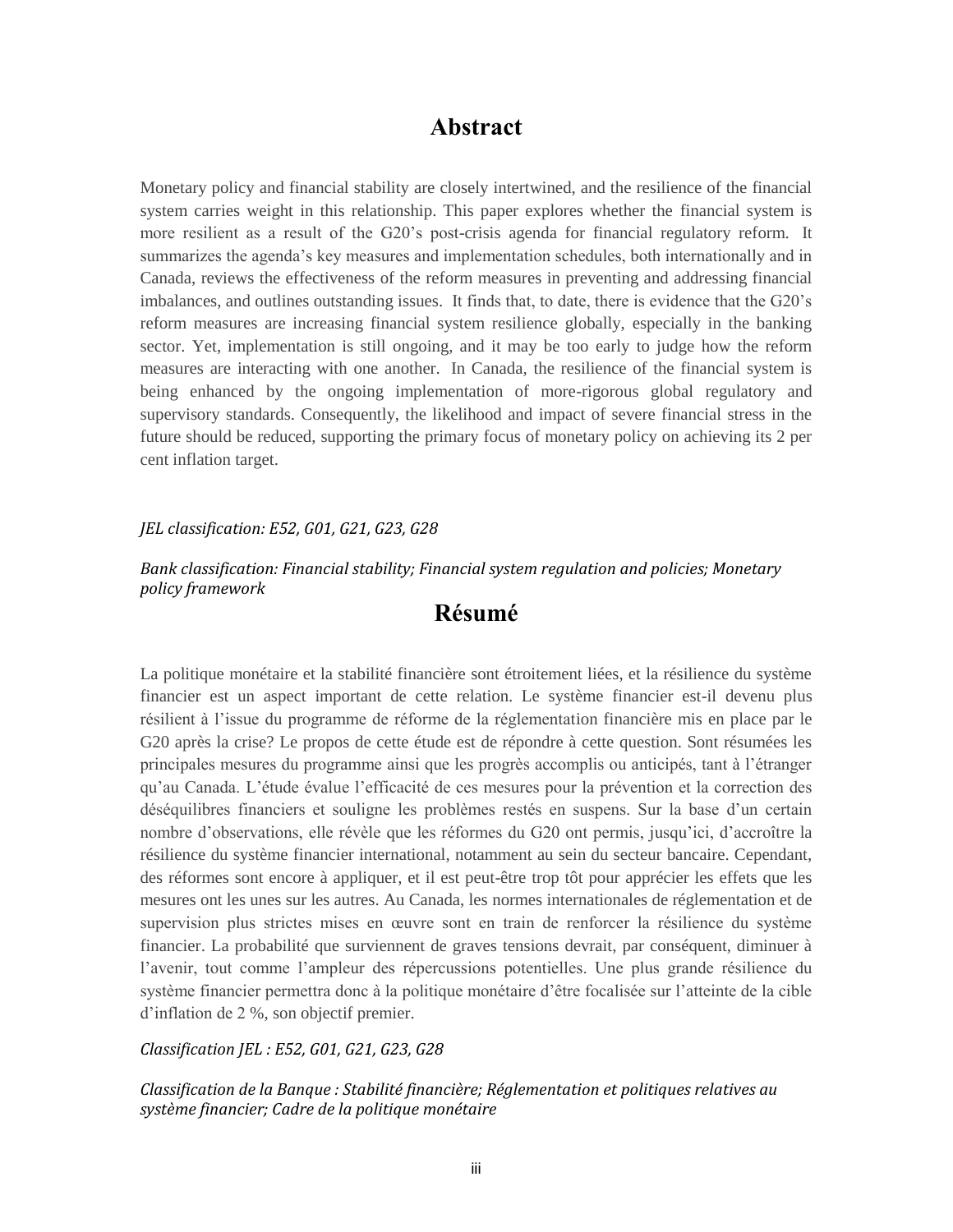### **Summary**

- Monetary policy and financial stability are closely intertwined. While low interest rates foster economic growth, expansionary monetary policy can potentially give rise to greater vulnerabilities. The resilience of the financial system carries weight in this relationship. If the financial system is more resilient, then monetary policy may need to give less consideration to such negative externalities and can continue to focus on its primary goal of low and stable inflation.
- The scope of the post-crisis G20 agenda for financial regulatory reform is broad and ambitious and strives to address the weaknesses exposed by the global financial crisis. The reform measures focus on three key objectives: (i) reducing the probability of severe stress, (ii) decreasing the financial and economic impact of severe stress, and (iii) restoring integrity and confidence in the financial system to promote global financial and economic integration. The reform agenda has reinforced microprudential regulation and supervision within a sufficiently broad regulatory perimeter and underlined the importance of mitigating systemic risk by adopting a macroprudential lens.
- To date, there is evidence that the reform measures are increasing financial system resilience. This is especially true in the banking sector, which has more and higher-quality capital, holds more-liquid assets and is less leveraged, and is subject to more-intensive supervision. Higher bank capital levels are generally associated with a significant reduction in the frequency and severity of banking crises.
- Nevertheless, authorities must be aware of new risks and vulnerabilities and of the necessity for monitoring any unintended consequences to ensure that "leakages" and migration of risks do not undermine the effectiveness of the reforms.
- Further, implementation of agreed reforms is still ongoing, and it may be too early to judge how these reform measures are interacting with one another and whether the reform agenda will be effective in increasing the resilience of the overall system. However, jurisdictions' commitment to consistent implementation of these reforms, and their ongoing efforts to monitor the effectiveness of the rules, should help to ensure that the reforms deliver their intended benefits and mitigate undesired effects.
- The resilience of the financial system is Canada is being enhanced by the ongoing implementation of more-rigorous global regulatory and supervisory standards. Consequently, the likelihood and impact of severe financial stress should be reduced in the future. This greater financial resilience supports the primary focus of monetary policy on achieving its 2 per cent inflation target.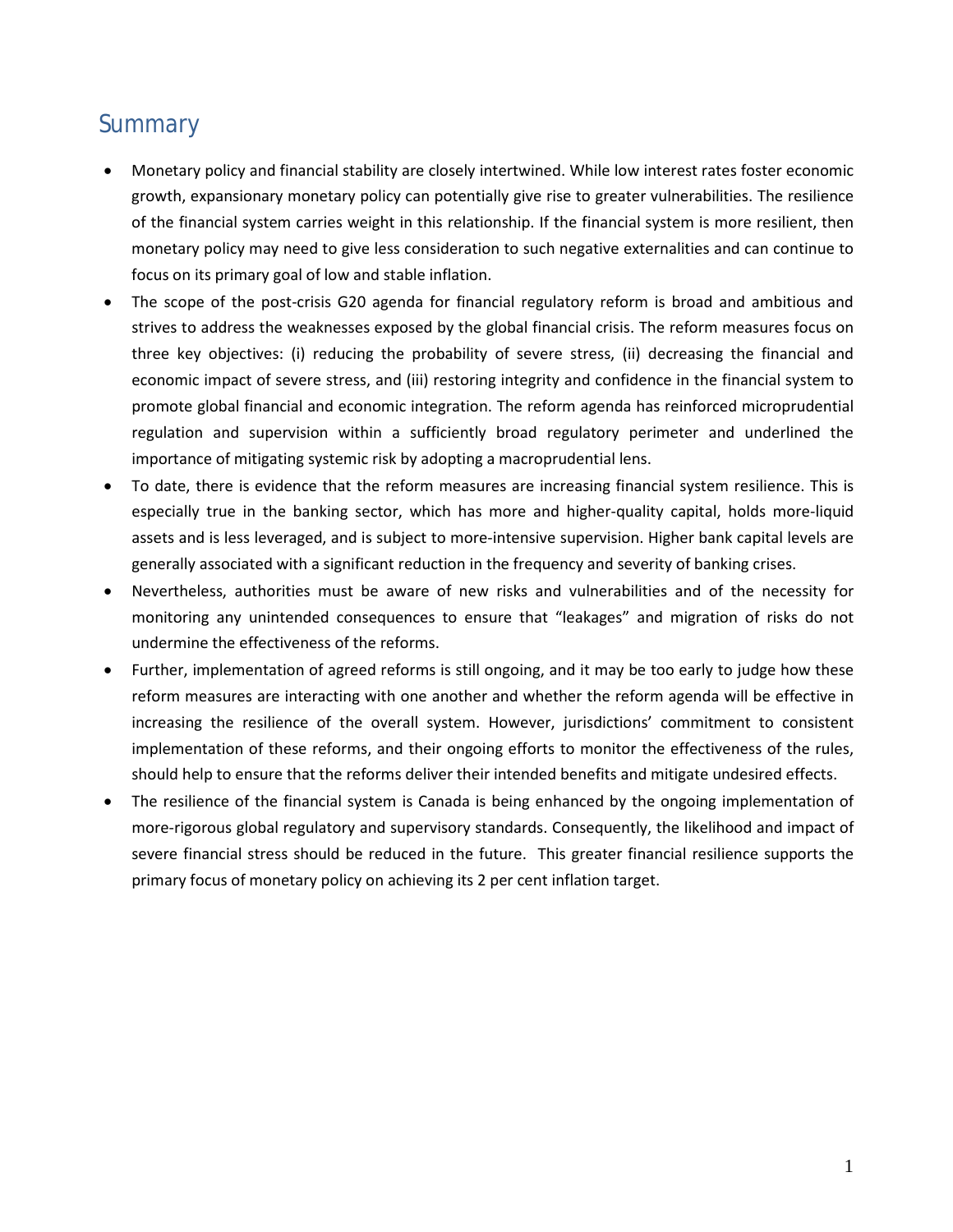### Introduction

"Monetary policy has the ability to influence financial stability, for good or ill," $1$  and thus financial sector reforms and monetary policy are closely intertwined. Both aim to preserve economic stability in the interest of maximizing sustained long-term growth, and both operate by affecting financial conditions primarily through changes in the price and availability of credit. However, each has a different intermediate goal. Monetary policy in Canada focuses on achieving economic stability by promoting price stability, while financial reforms aim to promote financial stability by strengthening the resilience of the financial system and reducing the buildup of imbalances. As demonstrated by the financial crisis (2008–09), predictable and stable low inflation is a necessary, but not sufficient, condition to foster financial and economic stability. Furthermore, monetary policy could contribute to financial instability by incentivizing excessive risk taking by economic agents, increased levels of debt and new imbalances.<sup>[2](#page-4-1)</sup> Analogously, the effects of financial reforms on intermediation costs can affect the incentives to borrow and spend and, hence, aggregate demand and the level of inflation.

Given the post-crisis regulatory framework, increased system resilience could have important implications for the role of monetary policy in addressing financial stability concerns. The success of the agenda for financial system reform is important in determining the extent to which monetary policy might need to potentially "mop up" in the aftermath of a financial crisis, or "lean against" emerging vulnerabilities.

The systemic reach of the financial crisis and subsequent severe economic distress<sup>[3](#page-4-2)</sup> (the Great Recession) prompted a fundamental overhaul of the financial system's regulatory and supervisory framework. In the immediate aftermath of the crisis, G20 leaders committed to fundamental reforms of the global financial system to repair fault lines and move toward increased resilience and enhanced financial stability. An ambitious regulatory reform agenda has since been put in place, targeted at reducing the likelihood and impact of future financial crises, promoting confidence in the financial system, and supporting sustainable economic growth. The reform agenda reinforced microprudential regulatory measures and enhanced oversight, as well as underlined the importance of adopting a macroprudential lens and a sufficiently broad regulatory perimeter.

The remainder of this note (i) summarizes the key measures and implementation schedules of the financial regulatory reform agenda since the financial crisis, both internationally and in Canada; (ii) reviews the effectiveness of the reform measures in preventing and addressing financial imbalances; and (iii) reviews outstanding issues.

<span id="page-4-1"></span><span id="page-4-0"></span><sup>&</sup>lt;sup>1</sup> Lane (2016) provides a comprehensive discussion of the nexus between monetary policy and financial stability.<br><sup>2</sup> Jordà, Schularick and Taylor (2014) analyzed the determinants of financial crises in 17 advanced econom to 2011 and reaffirmed the central role played by the borrowing behaviour of the private sector in the buildup of financial fragility.

<span id="page-4-2"></span> $3$  The cost of the crisis includes output losses, increased unemployment and higher public debt, and its impact was prolonged. The IMF (2015b) notes that the overall fiscal cost of the crisis (including indirect effects, which capture the impact on the real economy) may have reached 18 per cent of annual GDP in advanced economies, largely exceeding direct fiscal costs (about 4.2 per cent of annual GDP). Poloz (2014) notes that the impact of the financial crisis is estimated to have cost the world economy at least US\$10 trillion in lost output, or almost 15 per cent of production. Luttrell, Atkinson and Rosenblum (2013) estimate cyclical output losses of US\$6 trillion–14 trillion.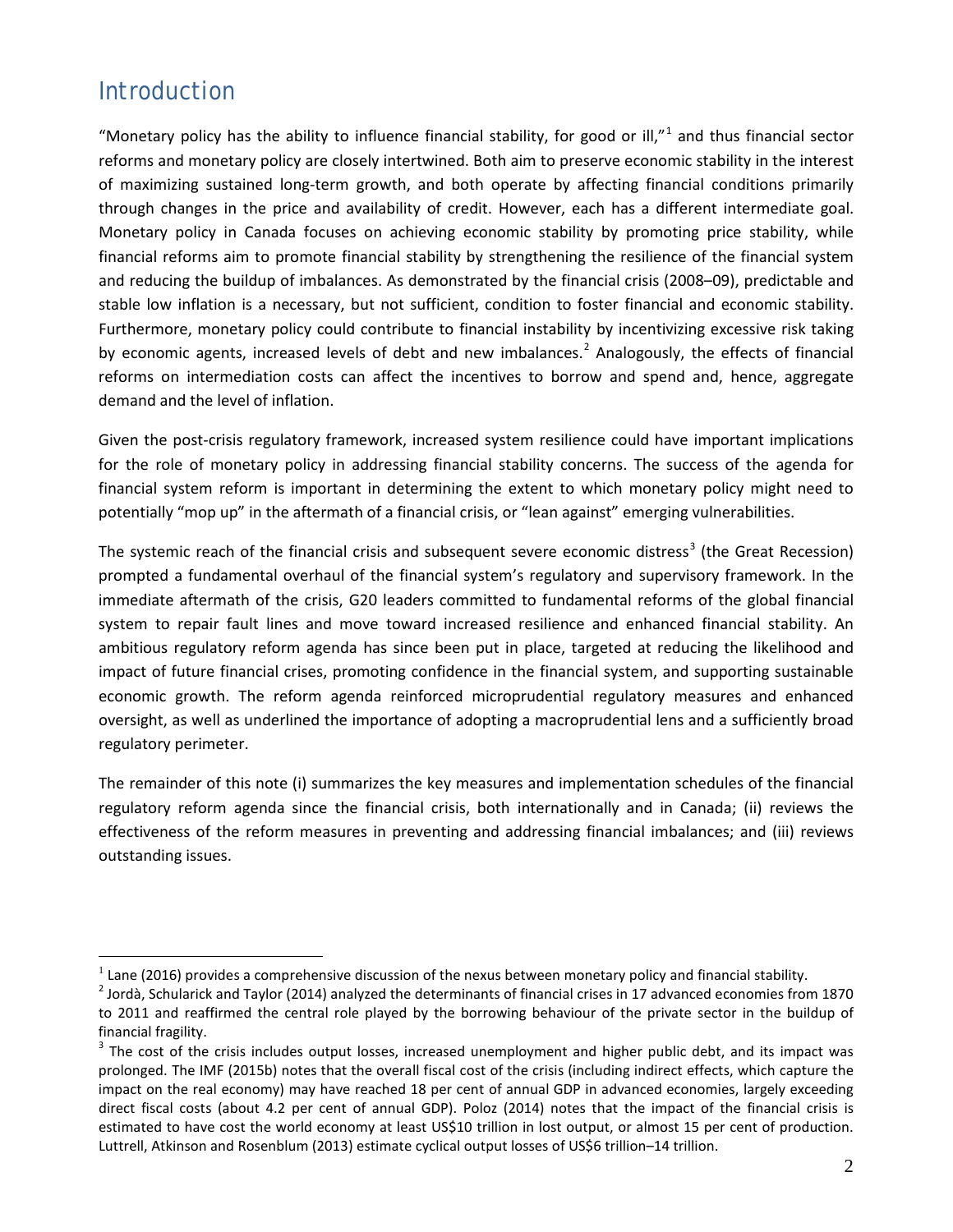## 1. The Post-Crisis Regulatory Reform Agenda: Key Aspects and Implementation Status

The reform agenda reflected lessons from the crisis, including the moral hazard risks posed by financial institutions that are *too big to fail* or *too interconnected to fail*, as well as a lack of effective international coordination across regulators and slow progress at the Basel Committee on Banking Supervision (BCBS) and the Financial Stability Board (FSB). A strong emphasis on microprudential regulation in the pre-crisis period and the significant impact of the Great Recession provided a rationale not only for strengthening microprudential regulation, but also for developing macroprudential policy frameworks and tools. Further, a new focus was put on promoting adherence to international standards consistently across jurisdictions.

The recent regulatory reform agenda aims to increase resilience both ex ante and ex post*.* Lower systemic risk could mean that vulnerabilities and potential triggers are reduced (ex ante resilience) but also that the impact of a potential crisis is limited and risks do not spread across the system (ex post resilience). Reform measures address both time dimensions of resilience and focus on the three general categories:

- **Reducing the probability of severe stress**<sup>[4](#page-5-0)</sup> by enhancing the resilience of financial intermediaries, markets and infrastructures. [5](#page-5-1)
- **Decreasing the impact of severe stress**, for example, by introducing robust and transparent crisismanagement protocols and credible resolution frameworks that foster increased burden sharing and reduce the potential fiscal impact of a crisis.<sup>[6](#page-5-2)</sup>
- **Restoring the integrity of and confidence in the financial system** through a focus on more-rigorous corporate governance and greater transparency (including adequate conduct, incentives and risk management).

There are four core elements to these reforms, which have been coordinated by the FSB: building resilient financial institutions; ending too big to fail; making derivatives markets safer; and transforming shadow banking into resilient market-based finance. Key observations regarding these measures and their implementation are as follows:

• **To make financial institutions more resilient**, many post-crisis regulatory reforms have been aimed at strengthening banks' balance sheets through increased and improved capital and liquidity and a reduction in leverage. Despite differences across jurisdictions, implementation of Basel III has generally

<span id="page-5-0"></span> $4$  The Basel III capital and liquidity framework is designed to lower the risk profile of core financial institutions and to increase their resilience in times of market stress.<br><sup>5</sup> Some examples are more and better-quality capital, targeted measures for the largest banks and insurers with regard

<span id="page-5-1"></span>to resolution, countercyclical buffers, reduced interconnectedness, increased transparency, enhanced supervision and market discipline, greater central clearing of derivatives, and a renewed focus on the shadow banking system. The FSB defines shadow banking as "credit intermediation involving entities and activities (fully or partly) outside the regular banking system" (FSB 2015d).<br><sup>6</sup> The FSB established principles (Key Attributes of Effective Resolution Regimes for Financial Institutions) for dealing

<span id="page-5-2"></span>with banks and other financial institutions that come under severe stress. As well, international standards for financial market infrastructures (CPMI-IOSCO's Principles for FMIs) that facilitate the clearing, settlement and recording of monetary and other financial transactions were recently updated. This has resulted in considerably stronger riskmanagement standards, making FIs and FMIs more resilient to shocks. The principles establish that if an FI or FMI cannot ultimately recover on its own, authorities can take steps to return it to viability or liquidate it in an orderly fashion, while maintaining critical functions and sheltering taxpayers from losses.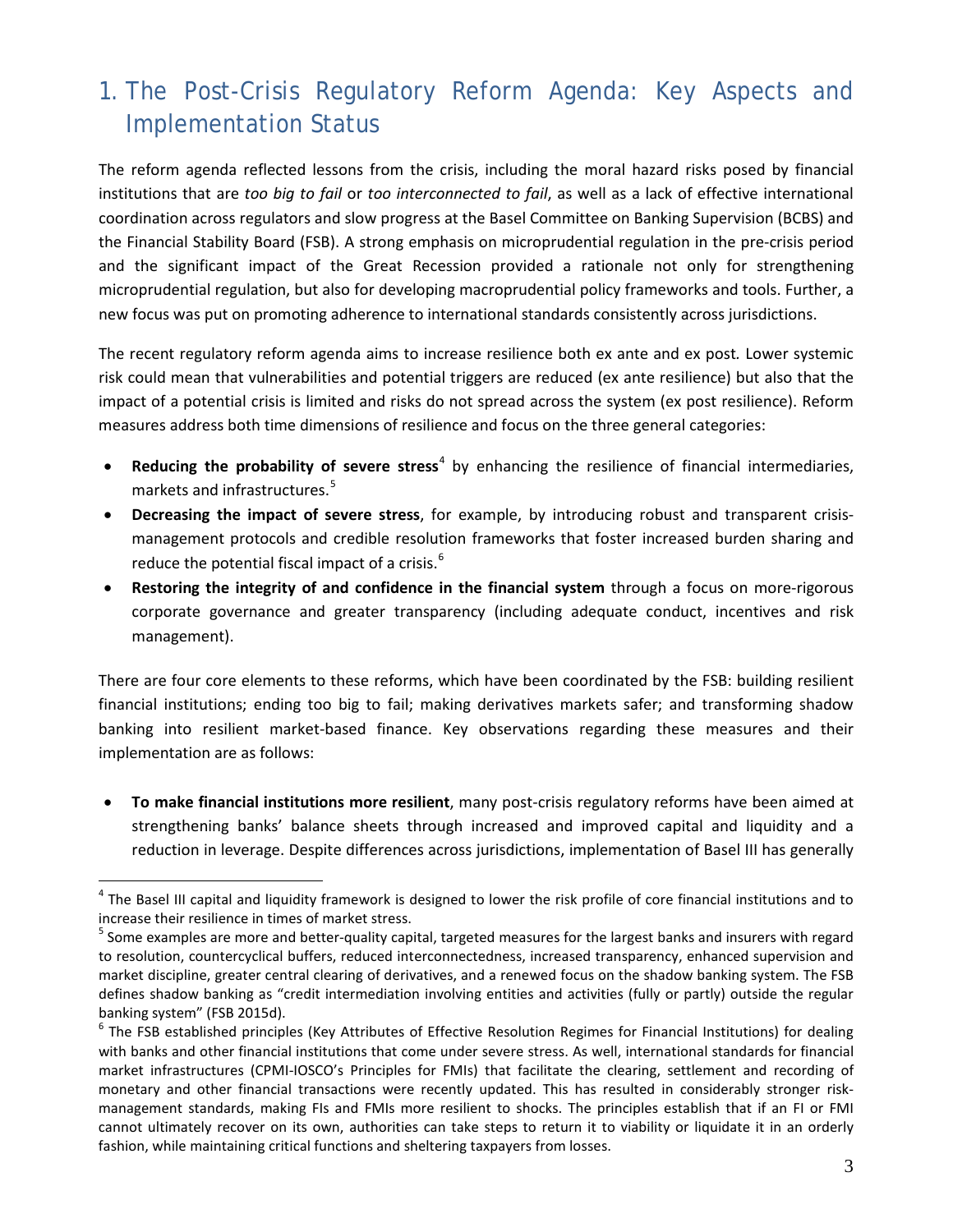been timely, and banks have significantly increased their capital and are on track to meet more-stringent liquidity standards.<sup>[7](#page-6-0)</sup>

- **To end too big to fail**, additional requirements have been imposed on global systemically important institutions, justified by the systemic dimension of their activities and by the moral hazard concern implicit in being too big to fail. Examples of the requirements include designation as a G-SIB or a global systemically important insurer (G-SII), recovery and resolution plans, bail-in and increased total lossabsorbency (TLAC) standards, supervisory colleges, and crisis-management groups.
- **To make derivatives markets safer**, non-centrally cleared derivatives contracts are now, or soon will be, subject to higher capital and minimum margining requirements. In addition, central clearing of standardized over-the-counter (OTC) derivatives, particularly for the largest markets, has increased substantially since the crisis. As well, new standards (Principles for FMIs) were designed to ensure that the infrastructure<sup>[8](#page-6-1)</sup> supporting global financial markets is more robust and to mitigate the impact of shocks. However, implementation of OTC derivatives reforms continues to be uneven and behind schedule, posing a risk of duplicative requirements and increased market fragmentation, which might have important implications for liquidity levels, particularly in stress periods.
- **On shadow banking**, or market-based financial intermediation, efforts within and across jurisdictions are under way to measure the sector's importance and the risks it poses and to assess the adequacy of the supervisory perimeter. The FSB`s annual monitoring exercises<sup>[9](#page-6-2)</sup> play an important role in evaluating the size, trends and adaptations of shadow banks, and the FSB is currently undertaking a peer review on the topic.
- Regarding other reform areas, work is progressing toward closing data gaps (e.g., through the BIS International Data Hub), reducing mechanistic reliance on external credit ratings, aligning risk incentives (e.g., through the FSB Principles for Sound Compensation Practices) and addressing misconduct issues (e.g., IOSCO's Principles for Financial Benchmarks).
- Furthermore, several jurisdictions have established interagency bodies for macroprudential policies, strengthened system-wide monitoring, and broadened the toolkits to address financial stability risks.<sup>[10](#page-6-3)</sup>
- Finally, the pace of implementation has been faster in the regions most affected by the financial crisis, particularly the United States and Europe, which now have operational resolution regimes in advanced stages of implementation. $^{11}$  $^{11}$  $^{11}$

<span id="page-6-0"></span> $<sup>7</sup>$  There is some evidence that the largest financial institutions have been implementing new regulations upfront. The</sup> BCBS (2016b) progress report on the adoption of the Basel regulatory framework notes that all 27 of its members have final risk-based capital rules, liquidity coverage ratio regulations and capital conservation buffers in place, 24 have issued final rules for countercyclical capital buffers and 23 have issued final or draft rules for their domestic SIB framework. Members are now turning to the implementation of the leverage ratio and the Net Stable Funding Ratio (NSFR). All the large internationally active banks meet the fully phased-in risk-based capital requirements, and, where applicable, surcharges for G-SIBs. However, despite such progress, there is still significant variability in banks' riskweighted asset calculations, and further work is needed to ensure that implementation across jurisdictions is consistent.

<span id="page-6-1"></span> $8$  This infrastructure consists of payment clearing and settlement systems, including central counterparties.

<span id="page-6-2"></span> $9$  Since 2010, the FSB has been coordinating an annual exercise in which it collects, aggregates and analyzes data on global trends and risks in the shadow banking system. The 2015 report covers 80 per cent of global GDP and 90 per cent of global financial system assets.<br><sup>10</sup> As noted in the FSB's first report (2015a) to the G20 on the implementation and effects of the reforms.<br><sup>11</sup> In the United States, the *Dodd-Frank Act* was passed in July 2010.

<span id="page-6-3"></span>

<span id="page-6-4"></span>system, from bank resolution, derivatives regulation and bank structure to regulatory oversight, executive compensation, and investor and consumer protection. Much of the framework has been implemented. In Europe, key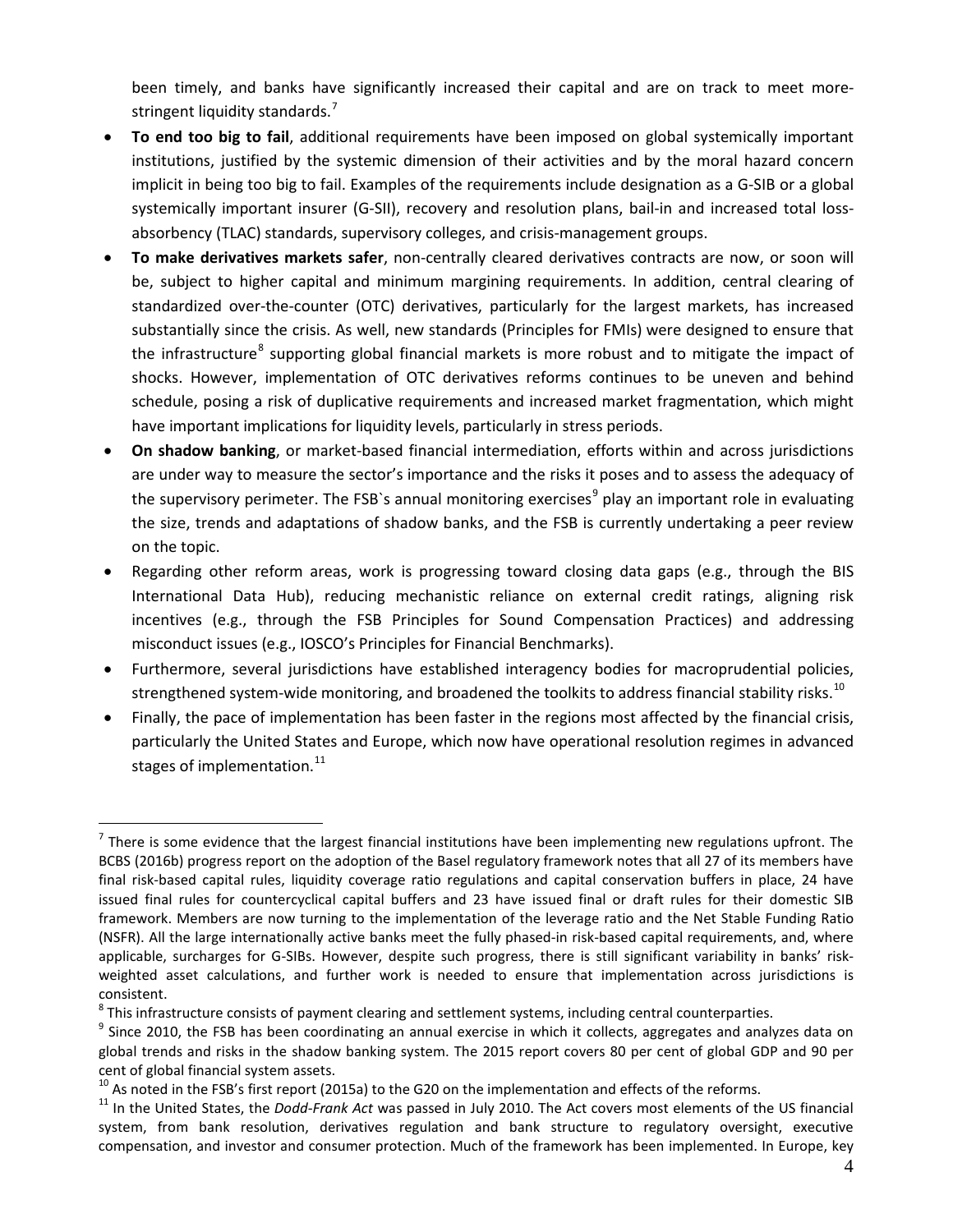A table summarizing the main regulatory reform measures since the financial crisis, their key objectives, and international and domestic implementation schedules is included in the Appendix.

# 2. Impact of Post-Crisis Regulatory Reform on Financial System **Resilience**

The reform agenda will have transitional and long-term, steady-state impacts. To assess the impact of the regulatory reform agenda on financial system resilience, we need to understand both the transitional and long-term benefits and costs of the reforms, as well as any unintended consequences that may affect financial system resilience through alternative channels.

#### **Implementation status and early assessment of the effectiveness of reforms**

Many regulatory standards have already been agreed to, and others are close to being finalized, but we have yet to reach the steady state. Implementation of the great majority of rules has only recently started, and extended phase-in periods are common. Furthermore, many of these changes have been introduced at a time of very accommodative monetary policies. It may still be too early to understand what the steadystate impact of the reform measures will be in limiting the frequency and severity of crises.

To get a preliminary sense of the effectiveness of the reforms, we can turn to ex ante and partial assessments, including quantitative impact studies. These analyses tend to be qualitative in nature and narrowly focused, singling out the effects of specific reform measures in individual jurisdictions and not accounting for the interaction of multiple measures. A comprehensive analysis that takes into account major regulations as a group and their interactions, and how banks, other financial institutions and markets endogenously react to them, has yet to be done. As well, because the effectiveness of reforms might differ across jurisdictions, given different starting points and supervisory frameworks, one should be careful to draw broader inferences from partial conclusions. Additional challenges relate to (i) the inadequacy of the pre-crisis conditions to serve as an appropriate benchmark against which to judge the effects of reforms, including the unsustainable business models of many financial institutions; (ii) the difficulty in isolating the effects of reforms from other factors such as changes in technology, demography and more general preferences; (iii) the reform agenda's stronger focus on (large) banks with risks migrating to the shadow banking sector, where they may not yet be fully visible; and (iv) severe data and model limitations that impede the quantitative assessment of many reform measures.

The FSB and other standard-setting bodies are increasingly focused on evaluating the cumulative impact of the reforms and are committed to producing regular assessments as implementation progresses.<sup>[12](#page-7-0)</sup> Ongoing monitoring and review of all the reforms is required to ensure that they deliver their intended benefits while avoiding undesired effects.

-

reforms include the Capital Requirements Regulation and Directive (CRD IV package) and a centralized framework for supervision and crisis management (Single Resolution Mechanism, Bank Recovery and Resolution, and the Deposit Guarantee Schemes directives).

<span id="page-7-0"></span> $12$  The FSB published its first annual report on the implementation and effects of the reforms in 2015.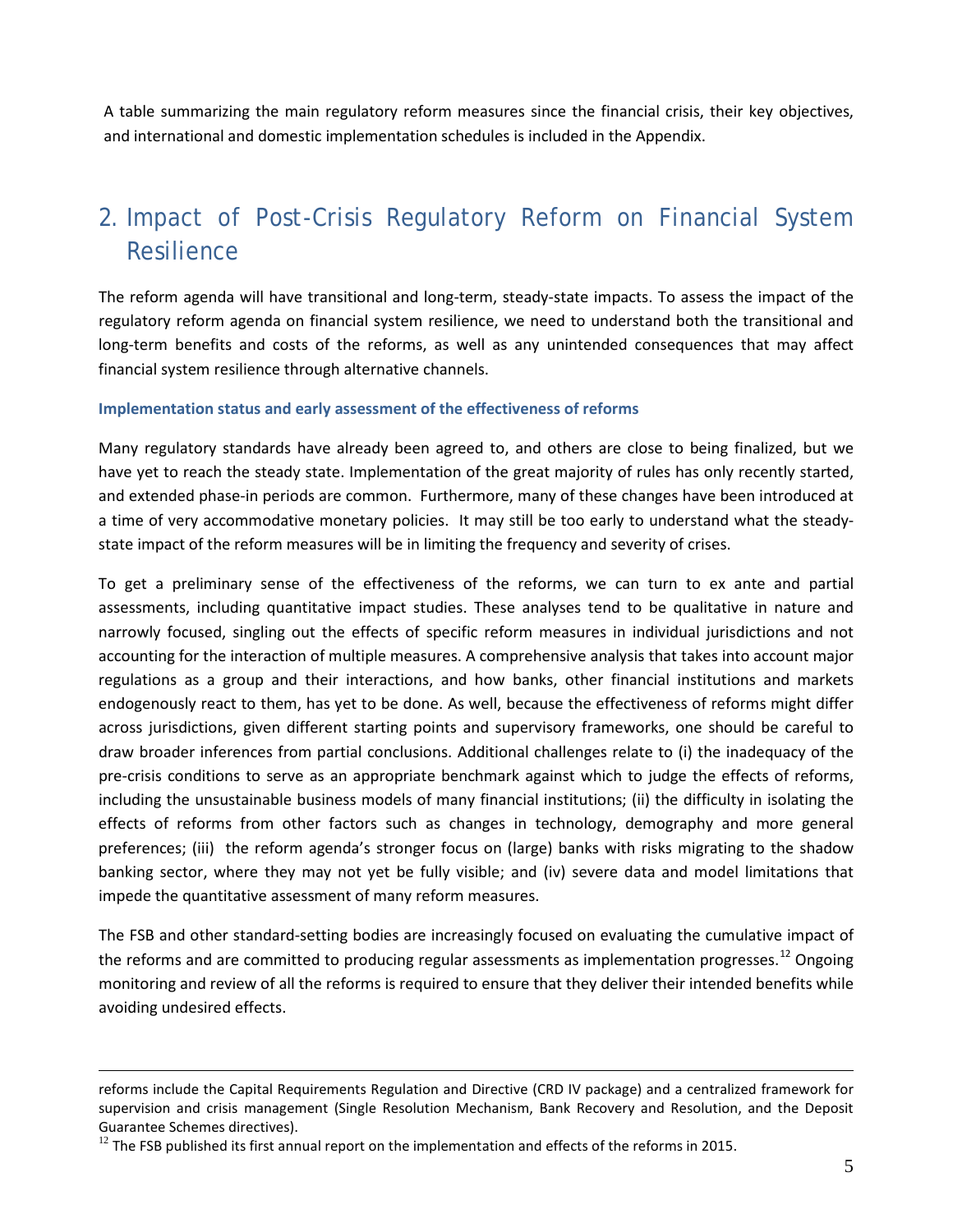#### **Regulatory reforms and the banking sector**

Caveats aside, one of the most visible effects of the post-crisis reform agenda is that the banking sector has become more, and better, capitalized, $^{13}$  $^{13}$  $^{13}$  improved its funding profile by moving away from short-term wholesale sources of funding,<sup>[14](#page-8-1)</sup> and is now less leveraged (FSB 2015a). By gradually replacing the Basel II framework, Basel III reinforced capital requirements, especially for systemic institutions, and introduced new liquidity regulations. Canada is actively involved in adopting international reforms. By committing to implement Basel III in its entirety, and doing so ahead of schedule, it introduced higher capital, tighter leverage and more-stringent liquidity requirements, which might help to reduce the risk of adverse contagion effects from abroad and knock-on effects in markets (Chouinard and Paulin (2014).

Higher bank capital levels are generally associated with a significant reduction in the frequency and severity of banking crises (Miles, Yang, Marcheggiano 2011, BCBS 2010, Junge and Kugler 2013),<sup>[15](#page-8-2)</sup> and additional buffers should be capable of absorbing losses in distress. Regulators' agreement to longer implementation periods permits a gradual adoption of the new measures and aims to mitigate the impact of increased capital costs on lending rates and GDP.<sup>[16](#page-8-3)</sup> With regard to the steady-state impact of new capital regulation, despite measurement difficulties and limited evidence, impact studies generally find that the social benefits (generally public) of additional regulation significantly outweigh the costs (mostly private) (BCBS 2010, Junge and Kugler 2013, European Commission 2014). Overall, it may be fair to conclude that banks, in particular large banks, are now more resilient to shocks. Nevertheless, risk-weighted assets ratios can be an imperfect measure of bank riskiness, since they can be arbitraged, which tends to water down the effectiveness of regulation over time.<sup>[17](#page-8-4)</sup> This evidence provides a rationale for establishing a backstop to capital (the "belt and suspenders" approach) in the form of a leverage ratio, with calibration still being finalized. The level will matter—if it is too low, it might fail to influence the risk-taking behaviour of bank agents, serving otherwise as an early signal for regulatory intervention (Swiss Finance Institute 2014).

Further to a stronger focus on compliance and more-stringent supervisory rules that seem to have worked to improve banks' risk-management procedures and mitigate conduct issues, bank business models are adjusting to carry less risk.<sup>[18](#page-8-5)</sup> Nevertheless, however small the impact of new regulations may be on the cost

<span id="page-8-0"></span><sup>&</sup>lt;sup>13</sup> The tightening in the definitions of risk-weighted assets and capital under Basel III itself doubled effective capital requirements, while the numerical requirements have more than tripled.

<span id="page-8-1"></span><sup>&</sup>lt;sup>14</sup> Although the Net Stable Funding Ratio provides incentives for banks to issue liabilities with terms longer than one year, it does not prescribe a longer minimum average maturity.

<span id="page-8-2"></span><sup>&</sup>lt;sup>15</sup> These papers note that doubling risk-weighted capital levels (CET1) from 7 per cent to 14 per cent results in a decrease in the annual probability of a banking crisis of between 3.6 and 4.2 percentage points (from 4.2–4.6 per cent to 0.6–0.4 per cent). The incremental benefit of higher capital levels appears to become asymptotic and becomes more limited above levels of risk-weighted capital of 11 per cent.<br><sup>16</sup> The Swiss Finance Institute (2014) white paper notes that some large banks were able to meet increased capital

<span id="page-8-3"></span>requirements well ahead of implementation deadlines. The BCBS [\(2016a\) recently mentioned](http://www.bis.org/bcbs/publ/d334.htm) that if the new Basel III capital rules had been fully in force at the end of June 2015, all the top banks would have met minimum CET1 capital requirements and target levels (including the capital conservation buffer). The rules come into full force in 2019, but regulatory and market pressure has prompted lenders to comply sooner, to dispel any doubts about their health.

<span id="page-8-4"></span> $17$  See Acharya 2012, Vallascas and Hagendorff 2013, Mariathasan and Merrouche 2014, Blundell-Wignall et al. 2014. Weaknesses in risk modelling and assessment are causing financial authorities in some countries to be reluctant to rely excessively on the risk-weighted asset framework. The BCBS is currently undertaking a revision of the framework that might significantly affect future minimum capital requirements and ratios for certain banks (expected to be in effect as of 2019).

<span id="page-8-5"></span> $18$  A joint study by Oliver Wyman and Morgan Stanley (2015) shows that wholesale bank balance sheets supporting traded markets have decreased by 40 per cent in terms of risk-weighted assets and 20 per cent in total balance-sheet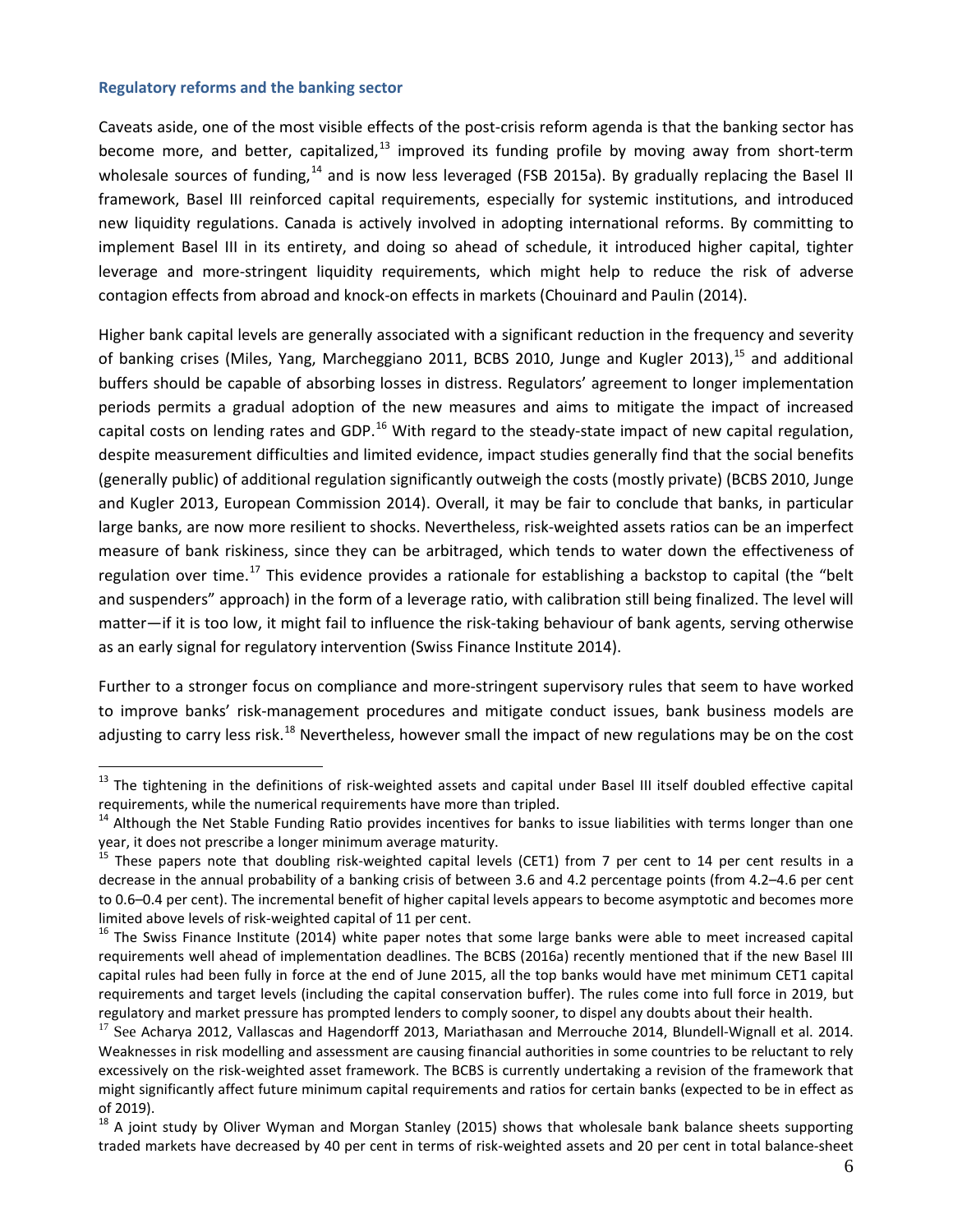of capital<sup>[19](#page-9-0)</sup> and credit provisioning, the cumulative effect of higher capital and liquidity safety margins could push some activity to the non-bank sector (IMF 2012). There is evidence that banks are divesting themselves of more capital-intensive business lines, such as investment banking activities, and may be retrenching from non-core markets (Oliver Wyman and Morgan Stanley 2015, Wilkins 2015). This leads to lower-risk bank business models (although it also reduces the opportunity to diversify assets) but not necessarily lower risk in the financial system if activities are migrating to non-regulated non-banking market players.<sup>[20](#page-9-1)</sup> Although this could partially enhance overall financial system stability (given the improved ability of some shadow banking players to focus on long-term lending, and also because losses would be shared among more players) the migration of risks to other areas of the financial system requires increased monitoring efforts from authorities and stresses the need for an evolving and potentially enlarged regulatory perimeter.

#### **Market-based reforms**

<u>.</u>

Regulatory reform is bringing important changes to the way derivatives are traded. Central clearing of derivatives was a fundamental tenet of regulatory reform to reduce contagion risks and interconnectedness between financial institutions. Increasing volumes of OTC derivative contracts are now centrally cleared.<sup>[21](#page-9-2)</sup> The drawback is a concentration of risks at the level of central counterparties and potential increases in the cost of financial intermediation. However, these risk areas are either the subject of ongoing work and addressed through careful implementation, or will be subject to continuous monitoring, since regulators are aware that there is a need to ensure that central counterparties do not themselves become too big to fail. Accordingly, in 2015, the FSB developed, together with CPMI, IOSCO and the BCBS, a work plan for identifying and addressing remaining gaps in, and potential financial stability risks relating to, CCPs that are systemic across multiple jurisdictions. The plan covers resilience, recovery and resolution and expects to reinforce the CCPs' transparency, stress testing and risk-management framework. This includes establishing systematic cross-border resolution-planning processes for the largest CCPs and ensuring that they hold increased resources to deal with the failure of one of a CCP's members. In Canada, federal authorities are

terms between 2010 and 2015. Further, [a recent survey by the consultancy](http://www.ey.com/Publication/vwLUAssets/EY-rethinking-risk-management/$FILE/EY-rethinking-risk-management.pdf) group Ernst & Young (2015) has found that the Basel III rules are having an impact on banks' business models by pushing them out of more complex, less-liquid products and limiting the number of jurisdictions in which they are active.<br><sup>19</sup> There is evidence that credit provision to the real economy has not been severely affected by the introduction of

<span id="page-9-0"></span>more-stringent regulation, with banks meeting higher capital requirements through retained earnings and by raising new equity (FSB 2015a). Other factors, such as very low interest rates globally, may have helped banks weather the impact of higher capital costs.

<span id="page-9-1"></span><sup>&</sup>lt;sup>20</sup> The FSB "Global Shadow Banking Monitoring Report" (2015d) shows faster growth in shadow banking assets globally than in banking assets over recent years.

<span id="page-9-2"></span> $21$  Since 2010, average volumes of OTC interest rate and credit derivatives cleared by US and European CCPs increased fourfold and onefold, respectively (FSB 2015e). In the United States, a large proportion of the index market for interest rate derivatives and credit default swaps (CDS) is now centrally cleared. According to ISDA, during the first half of 2015, 75 per cent of average daily nominal volumes in interest rate derivatives were centrally cleared. That compares with 57.9 per cent in the first quarter of 2013, before the US clearing mandates came into force. In Canada, 74 per cent of interest rate OTC derivatives' volumes were centrally cleared as of the second quarter of 2015; this is up from 46 per cent two years before. The interest rate derivatives market is the largest derivatives asset class, comprising 80 per cent of total derivatives notional outstanding, according to the Bank for International Settlements. Similarly, in the CDS index market, 77.5 per cent of daily average notional volume was centrally cleared over the first half of 2015. Despite the trend toward central clearing, a significant share of the derivatives market will remain outside of clearing houses, e.g., cross-currency swaps, which are not currently centrally cleared (ISDA 2015a).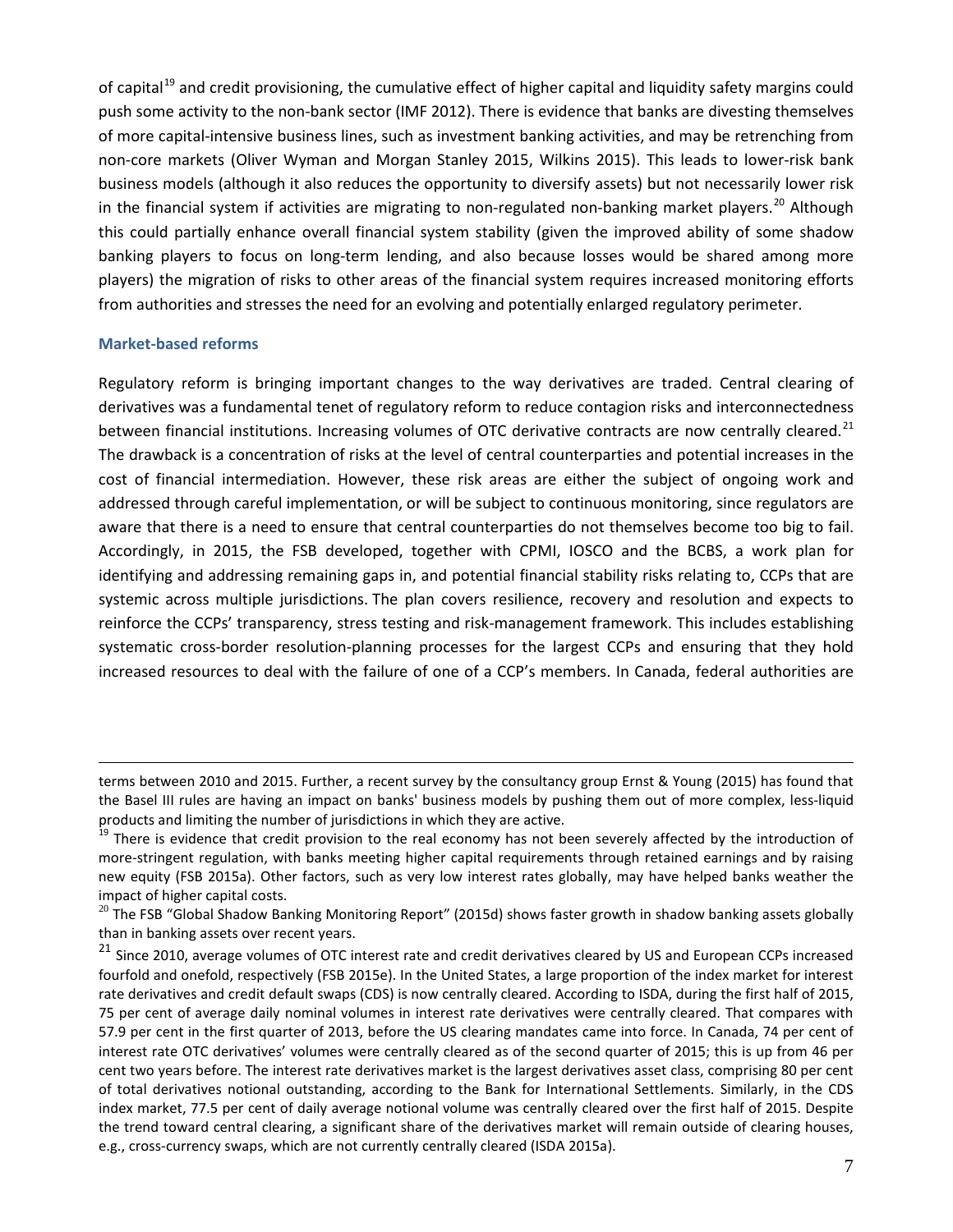examining a Canadian resolution regime for designated FMIs,<sup>[22](#page-10-0)</sup> and the Bank is leading Canada's international engagement on FMI resolution.

Market analysts frequently note concerns about a reduction in liquidity in a number of markets and view this as a spillover from the post-crisis regulatory changes.<sup>[23](#page-10-1)</sup> The rationale is that new regulations that have forced dealers to be better capitalized and to manage risk more prudently have increased the cost of market-making and promote exit from these business areas. There are also concerns that uneven implementation of reform measures across jurisdictions could be contributing to some of the fragmentation in derivatives markets (ISDA 2015b).<sup>[24](#page-10-2)</sup> Globally, while current levels of liquidity appear similar to those observed before the crisis, sudden spikes in illiquidity<sup>[25](#page-10-3)</sup> seem to have become more common. However, direct evidence of a deterioration in market liquidity is hard to obtain.<sup>[26,](#page-10-4) [27](#page-10-5), [28](#page-10-6)</sup> Beyond regulation, there could be other factors at play, such as a move toward electronic trading platforms, dark pools and the characteristics of new market participants, e.g., longer-term oriented and less willing to trade (PricewaterhouseCoopers 2015). Nevertheless, regulators have been putting increased emphasis on analyzing market conditions to better understand the phenomenon and its implications.

#### **Credibility of resolution**

A move toward credible resolution regimes that allow for the effective resolution of G-SIBs in the event of failure is expected to impose greater market discipline and limit taxpayers' exposure to loss by progressively replacing discretionary regulatory actions by an orderly framework based on ex ante rules. To this end, the FSB's Key Attributes of Effective Resolution Regimes for Financial Institutions set out core elements of an operational resolution regime. FSB members have committed to implementing the Key Attributes, with the United States and European Union member countries already having adopted operational resolution

<span id="page-10-1"></span><span id="page-10-0"></span><sup>&</sup>lt;sup>22</sup> Work is currently on track toward the development of high-level policy proposals for the regime.<br><sup>23</sup> The IMF (2015a) finds that regulatory changes, coupled with bank balance-sheet weaknesses, can explain roughly half of the drop in cross-border claims to GDP from their pre-crisis levels. See also CGFS (2016), available at [http://www.bis.org/publ/cgfs55.htm.](http://www.bis.org/publ/cgfs55.htm)<br><sup>24</sup> Members of the ISDA (2015) noted that derivatives dealers appear to be doing more business with domestic

<span id="page-10-2"></span>counterparties in part because of more-stringent, and sometimes inconsistent, rules. A number of differences have emerged in the timing and substance of derivatives regulations in individual jurisdictions. Rather than being subject to multiple, potentially inconsistent requirements, derivatives users appear to be increasingly choosing to trade with counterparties in their own jurisdictions. ISDA research shows that 87.7 per cent of regional European interdealer volume in euro interest rate swaps was traded between European dealers in the fourth quarter of 2014, compared with 73.4 per cent in the third quarter of 2013. The change in trading behaviour coincided with the introduction of the US Swap Execution Facilities (SEF) rules, which encouraged non-US entities to avoid trading mandated products with US counterparties so as not to be required to trade on an SEF registered with the US Commodity Futures Trading Commission that offers restrictive methods of execution for these instruments.<br><sup>25</sup> E.g., th[e equity market flash crash](https://en.wikipedia.org/wiki/2010_Flash_Crash) of 2010, th[e flash rally in Treasury yields](http://libertystreeteconomics.newyorkfed.org/2015/07/just-released-the-us-treasury-market-on-october-15-2014.html) on 15 October 2014 and the recent equity

<span id="page-10-3"></span>[market volatility](http://www.wsj.com/articles/trading-in-stocks-etfs-paused-more-than-1-200-times-early-monday-1440438173) on 24 August 2015.<br><sup>26</sup> Adrian et al. (2015a) and Adrian et al. (2015b) suggest that although liquidity risk in equities and Treasuries

<span id="page-10-4"></span>increased, there is no such evidence for corporate bonds.

<span id="page-10-5"></span><sup>27</sup> In a recently published analysis (Benos, Payne and Vasios 2016) of the impact of the *Dodd-Frank Act* on interest rate swap markets, the Bank of England recognizes an increase in geographical fragmentation. Nevertheless, the analysis also notes that there were significant (positive) effects for trading US-dollar-denominated swaps, since execution costs for banks and other market participants, such as corporations, fell substantially. As such, results suggest that there were improvements in transparency and no measurable negative impact on overall liquidity.

<span id="page-10-6"></span><sup>28</sup> As described in the December 2015 *Financial System Review*, the Bank of Canada is working on additional liquidity metrics for Government of Canada bond markets.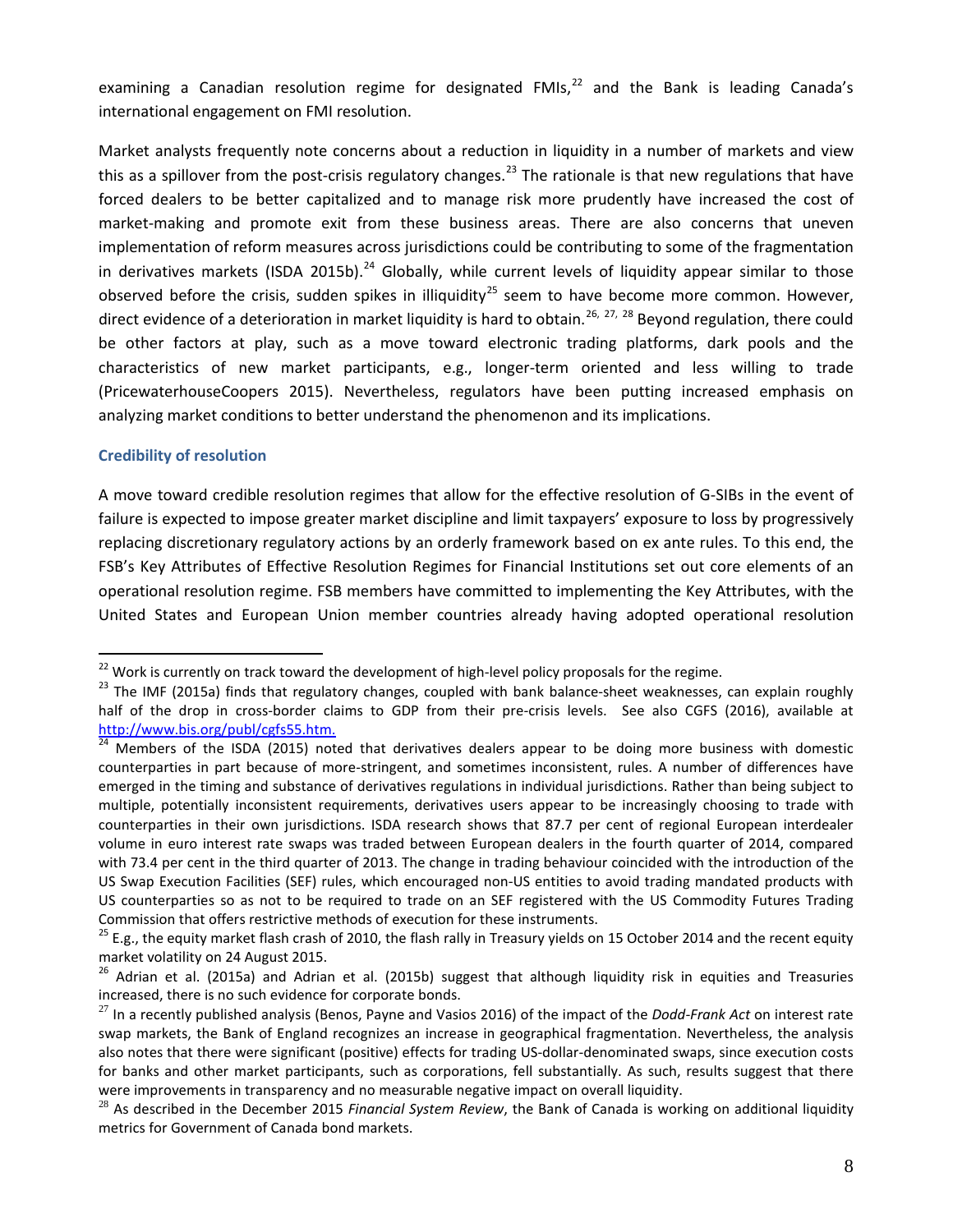regimes. However, progress toward implementing statutory regimes that incorporate the bail-in provisions envisaged in the FSB's Key Attributes has been uneven across jurisdictions. In Canada, following public consultation on features of the potential bail-in framework during the summer of 2014, the government announced its intention to implement a statutory bail-in regime for Canada's systemically important banks (2015 and 2016 *Budget Implementation Act* I), in line with international standards and best practices. A limited contractual bail-in regime is already in place: since 2013, all newly issued subordinated debt and preferred share issuances have had to comply with non-viability contingent capital rules to qualify as regulatory capital. Globally, there is strong empirical evidence of a reduction in implicit subsidies accruing to banks perceived as too big to fail<sup>[29](#page-11-0)</sup> since the peak of the crisis (IMF 2014, Santos 2014, Noss and Sowerbutts 2012, Schich and Lindh 2012, Haldane 2010, Ueda and di Mauro 2013), which might reflect increased financial system resilience.<sup>[30](#page-11-1)</sup> Credit-rating agencies have also been revising their bank rating methodologies and public support expectations downward in response to "new forms of bank resolution."<sup>[31](#page-11-2)</sup> However, given the relative novelty of these innovative resolution tools, the willingness, and capacity, of authorities to use such powers remain untested (Goodhart and Avgouleas 2014).<sup>[32](#page-11-3)</sup>

Sufficient loss-absorbing capacity (resources that may be bailed-in) is a pre-condition for bail-in regimes to be credible. The FSB finalized the total loss-absorbing capacity (TLAC) requirement<sup>[33](#page-11-4)</sup> in November 2015. Although the TLAC requirement applies only to G-SIBS, its features are likely to influence the final design of the Canadian loss-absorbing capacity requirements, which should be in force for D-SIBs as part of the introduction of a domestic bail-in regime,<sup>[34](#page-11-5)</sup> and the Minimum Requirement of Eligible Liabilities (MREL) standard in Europe. According to the FSB, the introduction of the requirement, as well as improved bank resolution regimes, is estimated to reduce the cost of a financial crisis by 5.4 percentage points of GDP.<sup>[35](#page-11-6)</sup> Further, academic literature reviewed by the FSB suggests that enhancements to resolution decrease the

<span id="page-11-1"></span>

<span id="page-11-0"></span><sup>&</sup>lt;sup>29</sup> Although subsidies still appear to persist.<br><sup>30</sup> These analyses also show that some implicit subsidies persist, suggesting that challenges to effective resolution still remain. Likewise, ratings agencies continue to factor in expectations of public support.<br><sup>31</sup> Given the newly improved regulatory environment, in particular the introduction of bail-in resolution tools, credit-

<span id="page-11-2"></span>rating agencies began revising their methodologies and assumptions about government support. Going forward, the rating assigned to each creditor class will incorporate specific expectations for loss given failure in response to different forms of resolution and pre-existing loss-absorbency capacity. In anticipation of a forthcoming bail-in framework in Canada, Moody's, S&P, DBRS and Fitch issued negative outlooks for the ratings of the largest domestic banks (domestic systemically important banks and the Caisse centrale Desjardins).<br><sup>32</sup> The authors argue that a bail-in should work to limit financial instability in specific stress environments but is likely to

<span id="page-11-3"></span>be procyclical and ineffective in a systemic crisis scenario, amplifying the potential for runs and financial instability.<br><sup>33</sup> The main features of the TLAC standard are as follows: (i) (external) TLAC of 16–18 per cent o

<span id="page-11-4"></span>without including capital buffers. As a backstop, there is a TLAC Leverage Ratio Exposure Minimum, proposed at 6 per cent–6.75 per cent; (ii) In addition to the minimum external TLAC, there is an internal TLAC requirement, equal to 75 per cent–90 per cent of external TLAC, applied to material subgroups. Implementation will take place in two phases. Phase 1 of the conformance period begins 1 January 2019, and Phase 2 on 1 January 2022. Phase-in periods for global systemically important banks headquartered in emerging-market economies (four Chinese banks as per the 2015 G-SIB list) are further extended to 2025 and 2028. Banks that become G-SIBs after 2019 will have a grace period of 36 months to meet the standard. If a bank fails and enters resolution, it will have 24 months to come back into compliance with TLAC if it is still determined to be a G-SIB after it exits resolution.<br><sup>34</sup> As of September 2015, the "HLA proxy" for Canadian D-SIBs ranged between 28 per cent and 40 per cent of risk-

<span id="page-11-5"></span>weighted assets, meaning the banks should have the capacity to meet a high calibration for the requirement.<br><sup>35</sup> This relates to the combined effect of the lower fiscal costs (no bail-outs) and greater leeway for use of fi

<span id="page-11-6"></span><sup>(3.8</sup> percentage points) and the impact of lower yields during crisis periods on the credit costs of the private sector (1.6 ppt).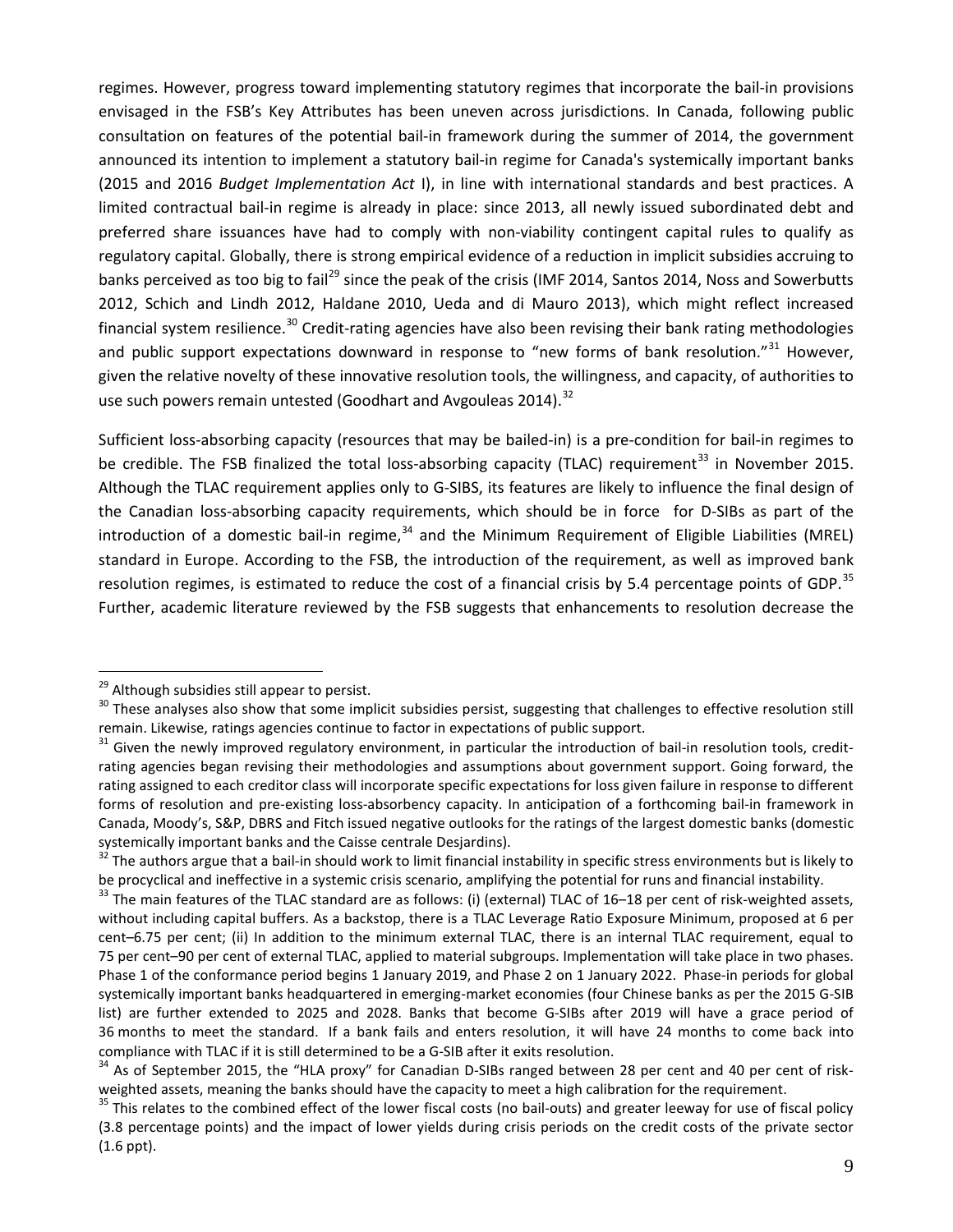probability of crises by one-third, also due to the disciplinary effects of greater loss absorbency on risk taking.

Despite material progress on resolution, further substantial work remains to be done with regard to the cross-border recovery and resolution of global banks. Concerted efforts between national regulators<sup>[36](#page-12-0)</sup> could help reduce the potential for disruptive ex post ring-fencing actions, which would undermine the spirit of international co-operation.

### 3. Conclusion

The main expected benefits of the regulatory reform agenda are greater stability and reduced impact of future financial crises. Globally, there is some evidence that the regulatory reform agenda is working toward effectively addressing the regulatory shortcomings and market failures that contributed to the Great Recession. Enhanced supervision and market discipline, greater transparency and changes to culture work to limit excessive risk taking by market participants, especially banks, and should limit the impact of a crisis. Macroprudential policy appears to be the correct tool to build resilience ex ante and to counter emerging risks and vulnerabilities, suggesting that there may be less of a case for using monetary policy to counter vulnerabilities, since it seems to be a relatively less effective and more costly tool to "lean against the wind."

Looking ahead, continued progress on implementation is needed to fully assess the impact of the financial reform agenda. Potential unintended, and unattended, consequences risk impacting the effectiveness of the reforms. Remaining and emerging challenges relate to the (in)consistency of implementation and coordination of policies across jurisdictions; concerns over reduced market liquidity and its potential impact, particularly during stress periods; the need to ensure that resolution frameworks are credible; and the impact of a prolonged cycle of expansionary monetary policies in stemming new vulnerabilities.

Although the G20 and the FSB are putting greater emphasis on monitoring implementation and outcomes to ensure that the spirit of the international reforms is not compromised, the pace of implementation has been uneven and there have been inconsistencies in implementation across jurisdictions.

Canada has been at the forefront of the process of drafting and implementing regulatory reform. Despite the challenges, the resilience of the financial system is Canada is being enhanced by the ongoing implementation of more rigorous global regulatory and supervisory standards. Consequently, the likelihood and impact of severe financial stress should be reduced in the future. Increased financial resilience supports the focus of monetary policy on achieving its primary goal: meeting the 2 per cent inflation target.

<span id="page-12-0"></span><sup>&</sup>lt;sup>36</sup> Effective cross-border recognition of resolution, as well as regulatory co-operation, requires increased harmonization of resolution frameworks and powers. Ideally this would mean establishing a statutory framework for cross-border recognition of resolution actions. In the interim, the new ISDA Protocol is an important step, since it may prove effective in extending the reach of certain resolution actions beyond national borders (e.g., the ability to stay early termination of derivatives contracts). The success of this mechanism requires broad adoption by market participants and global reach.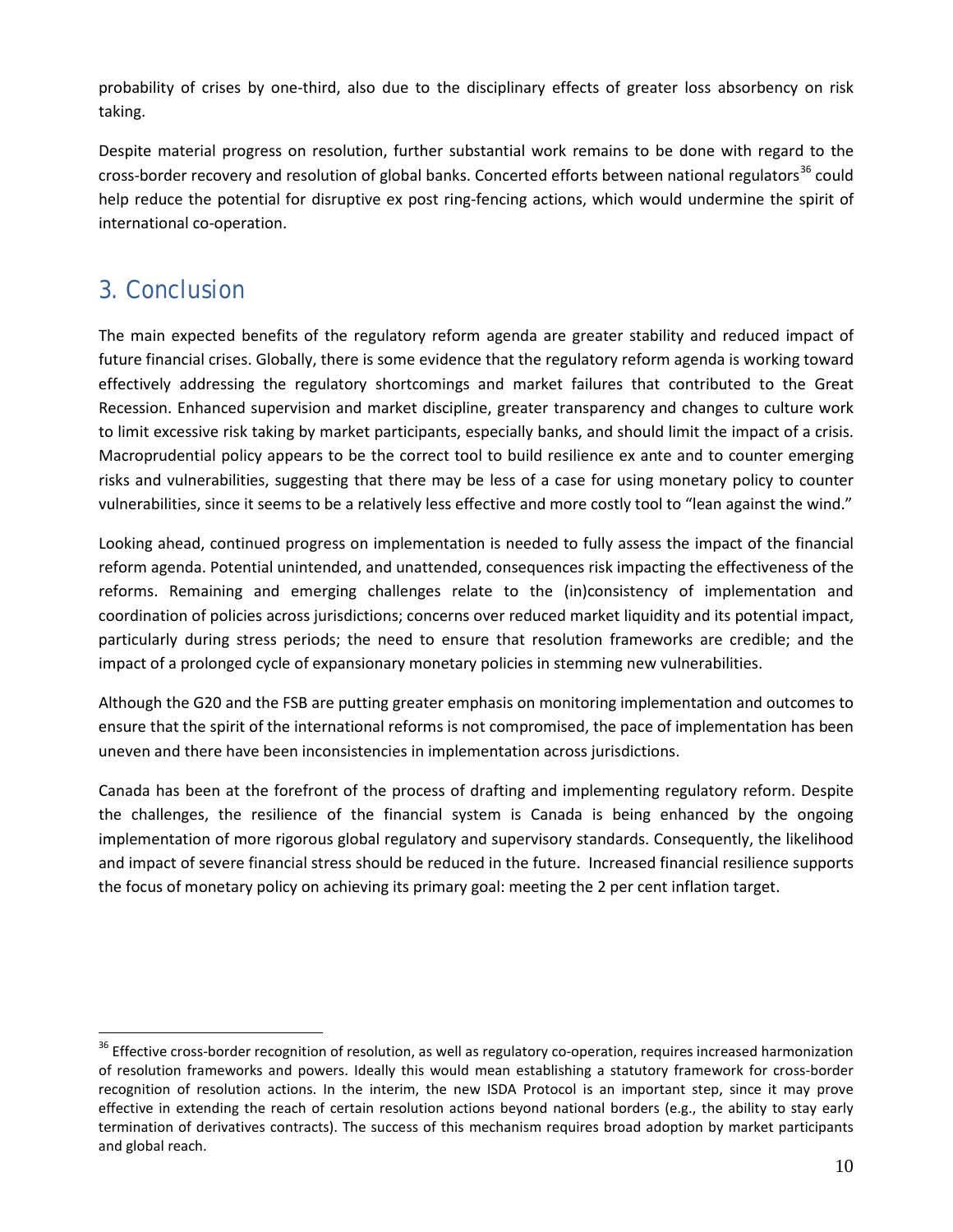### References

Acharya, 2012. "The Dodd-Frank Act and Basel III: Intentions, Unintended Consequences, and Lessons for Emerging Markets". ADBI Working Paper 392, October.

Adrian, Fleming, Stackman, and Vogt, 2015a. ["Has Liquidity Risk in the Treasury and Equity Markets Increased?"](http://libertystreeteconomics.newyorkfed.org/2015/10/has-liquidity-risk-in-the-treasury-and-equity-markets-increased.html) Federal Reserve Bank of New York Liberty Street Economics Blog, October.

Adrian, Fleming, Shachar, Stackman, and Vogt, 2015b. ["Has Liquidity Risk in the Corporate Bond Market Increased?"](http://libertystreeteconomics.newyorkfed.org/2015/10/has-liquidity-risk-in-the-corporate-bond-market-increased.html) Federal Reserve Bank of New York Liberty Street Economics Blog, October.

Bank for International Settlements and International Organization of Securities Commissions, 2012. "Principles for financial market infrastructures", April.

Basel Committee on Banking Supervision (BCBS), 2016a. Basel III Monitoring Report, March.

BCBS, 2016b. Tenth progress report on adoption of the Basel regulatory framework, April.

BCBS – Macroeconomic Assessment Group, 2010. "Assessing the macroeconomic impact of the transition to stronger capital and liquidity requirements", December.

BCBS – Macroeconomic Assessment G Group, 2011. "Assessing the macroeconomic impact of higher loss absorbency for global systemically important banks", October.

Benos, Payne and Vasios, 2016. "Centralized trading, transparency and interest rate swap market liquidity: evidence from the implementation of the Dodd-Franck Act", Bank of England staff working paper No. 580, January.

Blundell-Wignall, Atkinson, and Roulet, 2014. "Bank business models and the Basel system: complexity and interconnectedness", Financial Market trends, Issue 2.

Chouinard and Paulin, 2014. "Making Banks Safer: Implementing Basel III," Bank of Canada Financial System Review, 53–59, June.

Department of Finance Canada, 2015. "Taxpayer protection and bank recapitalization regime: consultation paper", August. Ernst & Young, 2015. "Rethinking risk management", 2015 risk management survey of major financial institutions.

European Commission, 2014. "Economic Review of the Financial Regulation Agenda", Commission staff working document.

Financial Stability Board (FSB), 2009. "FSB Principles for Sound Compensation Practices Implementation Standards".

FSB, 2015a, "Overview of Progress in the Implementation of the G20 Recommendations for Strengthening Financial Stability", report to G20 Leaders.

FSB TLAC Steering Group, 2015b. "Summary of Findings from the TLAC Impact Assessment Studies", report.

FSB, 2015c. "Principles on Loss Absorbing and Recapitalization Capacity of G-SIBs in Resolution, Total Loss Absorbing Capacity (TLAC) Term Sheet", report.

FSB, 2015d. "Global shadow banking monitoring report 2015", report, November.

FSB, 2015e. "FSB 2015 Workshop on Compensation Practices", report, April.

FSB, 2015f. "Ninth Progress Report on Implementation of OTC Derivatives Market Reforms", report, July.

FSB, 2015g. "Summary of Findings from the TLAC Impact Assessment Studies", overview Report. November.

Freixas, Laeven and Peydro, 2015. "Systemic risk, crisis, and macro-prudential regulation", MIT Press.

Goodhart, Avgouleas, 2014. "A Critical Evaluation of Bail-Ins as Bank Recapitalisation Mechanisms", Centre for Economic Policy Research Discussion Paper 10065, July.

Haldane, 2010. "The \$100 billion question." Speech at the Institute of Regulation & Risk, North Asia (IRRNA), Hong Kong, March.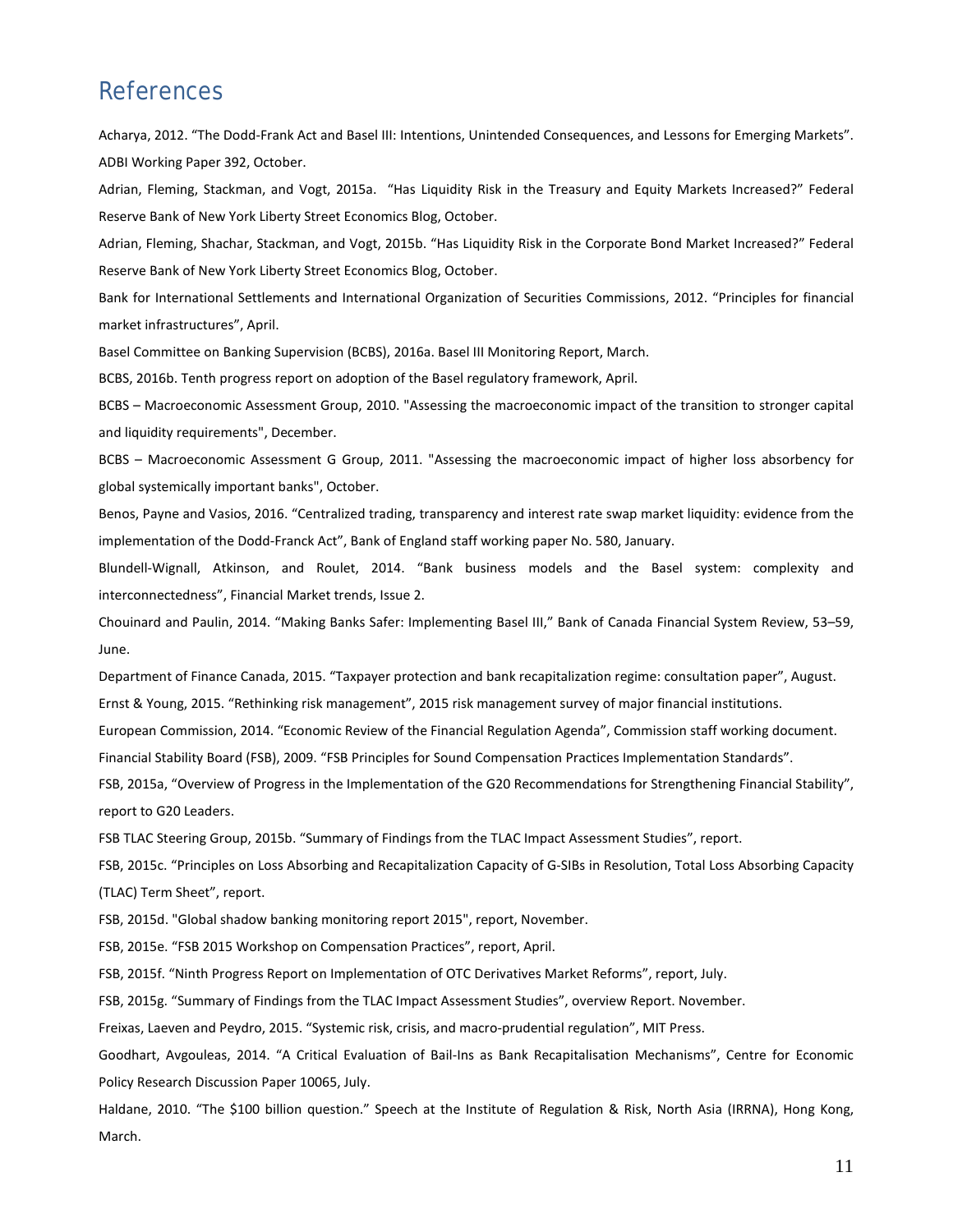International Monetary Fund (IMF), 2012. "Assessing the Cost of Financial Regulation". IMF Working Paper WP/12/233, September.

IMF, 2014. "How Big is the Implicit Subsidy for Banks Considered Too Important to Fail?", Global Financial Stability Report, Chapter 3, April.

IMF, 2015a, "Navigating Monetary Policy Challenges and Managing Risks", Global Financial Stability Report, April.

IMF, 2015b. "From banking to sovereign stress: implications for public debt".

International Organization of Securities Commissions, 2013. "Principles for Financial Benchmarks", July.

International Swaps and Derivatives Association (ISDA), 2015a. "The Dodd-Frank Act: Five years on". Briefing note, July.

ISDA, 2015b. "The Impact of Compression on the Interest Rate Derivatives Market". Research Note, July.

Jordà, Schularick, and Taylor, 2014. "Sovereigns versus banks: Credit, crises and consequences" Institute for Economic Thinking Working Paper No. 3 or Federal Reserve Bank of San Francisco Working Paper Series 2013-37

Junge, Kugler, 2013. "Quantifying the impact of higher capital requirements on the Swiss economy", Swiss Journal of Economics and Statistics, Volume 149, issue III, 313-356.

Kryvstov, Molico, Tomlin, 2015. "On the Nexus of Monetary Policy and Financial Stability: Recent Developments and Research", Bank of Canada internal note.

Lane, 2016. "Monetary Policy and Financial Stability—Looking for the Right Tools" remarks at HEC Montréal, Montréal, Quebec, 8 February 2016.

Luttrell, Atkinson and Rosenblum, 2013. "Assessing the Costs and Consequences of the 2007–09 Financial Crisis and Its Aftermath", Economic Letter, Dallas Fed, volume 8, number 7, September.

Mariathasan, Merrouche, 2014. "The manipulation of Basel risk-weights". Journal of Financial Intermediation 23(3), 300–321. Miles, Yang and Marcheggiano, 2011. "Optimal bank capital". Bank of England Discussion Paper n. 31.

Noss, Sowerbutts, 2012. "The Implicit Subsidy of Banks," Financial Stability Paper No. 15, Bank of England.

Oliver Wyman and Morgan Stanley, 2015. "Wholesale & Investment Banking Outlook", Blue Paper, March.

Poloz, 2014. "The Legacy of the Financial Crisis: What we know, and what we don't", remarks at the Canadian Council for Public-Private Partnerships, Toronto, Ontario, 3 November 2014.

PricewaterhouseCoopers 2015, "Global financial markets liquidity" paper, August.

Santos, 2014. "Evidence from the Bond Market on Banks' 'Too-Big-to-Fail' Subsidy," Economic Policy Review, Federal Reserve Bank of New York, Volume 20, Number 2.

Schich, Lindh, 2012. "Implicit Guarantees for Bank Debt: Where Do We Stand?", OECD Journal: Financial Market Trends.

Schularick, Taylor, 2012. "Credit booms gone bust: Monetary policy, leverage cycles, and financial crises, 1870-2008". The American Economic Review 102(2), 1029.

Swiss Finance Institute (Jean-Charles Rochet), 2014. "The extra cost of Swiss banking regulation", white paper, February.

Ueda, di Mauro, 2013. "Quantifying structural subsidy values for systemically important financial institutions", Journal of Banking & Finance, 37 (2013) 3830–3842, May.

Vallascas, Hagendorff, 2013. "The risk sensitivity of capital requirements: Evidence from an international sample of large banks". Review of Finance 17(6), 1947–1988.

Wilkins, 2015. "Fragmentation Risk in Financial Services: A Retreat from Globalization?" panel remarks at the International Economic Forum of the Americas, Montréal, Quebec, 8 June 2015.